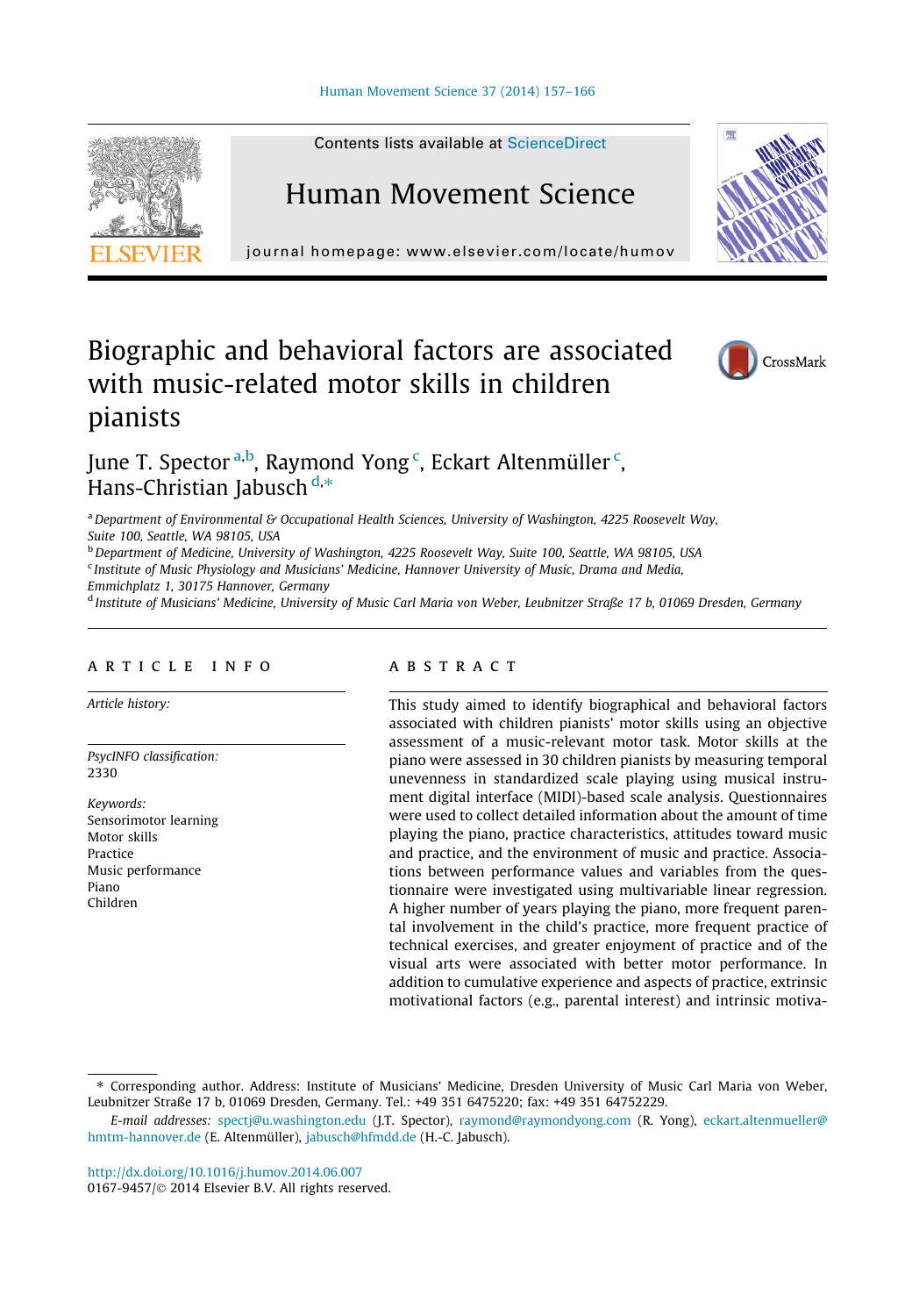tional factors (e.g., an artistic disposition) were associated with better performance on a musically-relevant motor task in children pianists.

© 2014 Elsevier B.V. All rights reserved.

# 1. Introduction

Instrumental music performance is one of the most complex of human accomplishments. Instrumental musicians must develop a high level of fine motor skill and coordination to achieve the spatiotemporal accuracy required for this complex task [\(Kopiez, 2004\)](#page-9-0). A model of the development of such skills has been proposed by [Gagne \(2003\)](#page-8-0) and adapted to the development of musical skills specifically by [McPherson and Williamon \(2006\)](#page-9-0). In this model, natural abilities in intellectual, creative, socioaffective, and sensori-motor domains serve as a starting point in the developmental process of learning and practicing. This process is catalyzed by intrapersonal, environmental, and chance factors to yield superior performance and skills. Natural abilities are characterized in this model as genetic in origin and may manifest as parents or other family members of children pianists who have gravitated toward piano playing and developed superior musical skills. Intrapersonal catalysts include motivation to seek challenges and constantly improve through high quality and lengthy interactions with music. These intrapersonal factors may also include a willingness to frequently practice difficult technical exercises, a positive attitude toward music, practice, and art, and a desire to attend concerts. Environmental catalysts may include the family's involvement in music and practice and support for attending concerts, which children do not necessarily have the means to accomplish by themselves. The developmental process includes high quality practice, such as deliberate practice, over a long period of time. A detailed understanding of these factors is of interest to both researchers and instrumental teachers.

Previous research has focused on biographic and behavioral factors associated with musical performance achievement in children, music students, and expert musicians. Studies in children have focused on young concert pianists [\(Sosniak, 1985](#page-9-0)), children in their very first year of piano study ([O'Neill, 1997](#page-9-0)), and musically-gifted school children [\(Sloboda & Howe, 1991](#page-9-0)). Consistent with Gagné's and with McPherson's and Williamon's model, certain practice-related, environmental, and intrapersonal factors have been reported to contribute to musical performance achievement in children. These factors include: total time playing the instrument [\(McPherson, 2005; Sloboda & Howe, 1991\)](#page-9-0); frequency of technical practice ([McPherson, 2005; Sloboda & Howe, 1991](#page-9-0)); parental support and involvement [\(Davidson, Howe, Moore, & Sloboda, 1996; Howe, Davidson, Moore, & Sloboda, 1995;](#page-8-0) [McPherson, 2009; O'Neill, 1997; Sosniak, 1985](#page-8-0)); and frequency of listening to music [\(Davidson](#page-8-0) [et al., 1996; Howe et al., 1995](#page-8-0)).

To date, assessment of music performance achievement in research studies has relied largely on subjective measures of performance. Overall musical achievement has been assessed using the results of auditions and examinations at music schools ([Davidson et al., 1996; Howe et al., 1995](#page-8-0)), ratings by instrumental teachers [\(Ericsson, Krampe, & Tesch-Römer, 1993; Sloboda & Howe, 1991; Williamon &](#page-8-0) [Valentine, 2000\)](#page-8-0), and competition results [\(Sosniak, 1985\)](#page-9-0). Musical achievement has also been assessed through observation of musical sub-skills, including performance of rehearsed music, playing from memory, playing by ear, improvising, and sight-reading ([McPherson, 2005](#page-9-0)). A large number of studies in adults have used objective methods, such as musical instrument digital interface (MIDI) techniques, to assess music achievement. These objective methods have been used to assess acquisi-tion and maintenance of expert performance [\(Ericsson et al., 1993; Jabusch, Alpers, Kopiez, Vauth, &](#page-8-0) [Altenmüller, 2009; Krampe & Ericsson, 1996\)](#page-8-0), sight-reading [\(Kopiez, 2006; Lehmann & Ericsson,](#page-9-0) [1993\)](#page-9-0), and other musical sub-skills. There are, however, few published studies using similar objective methods in children [\(Brotz, 1992; Frewen, 2009\)](#page-8-0).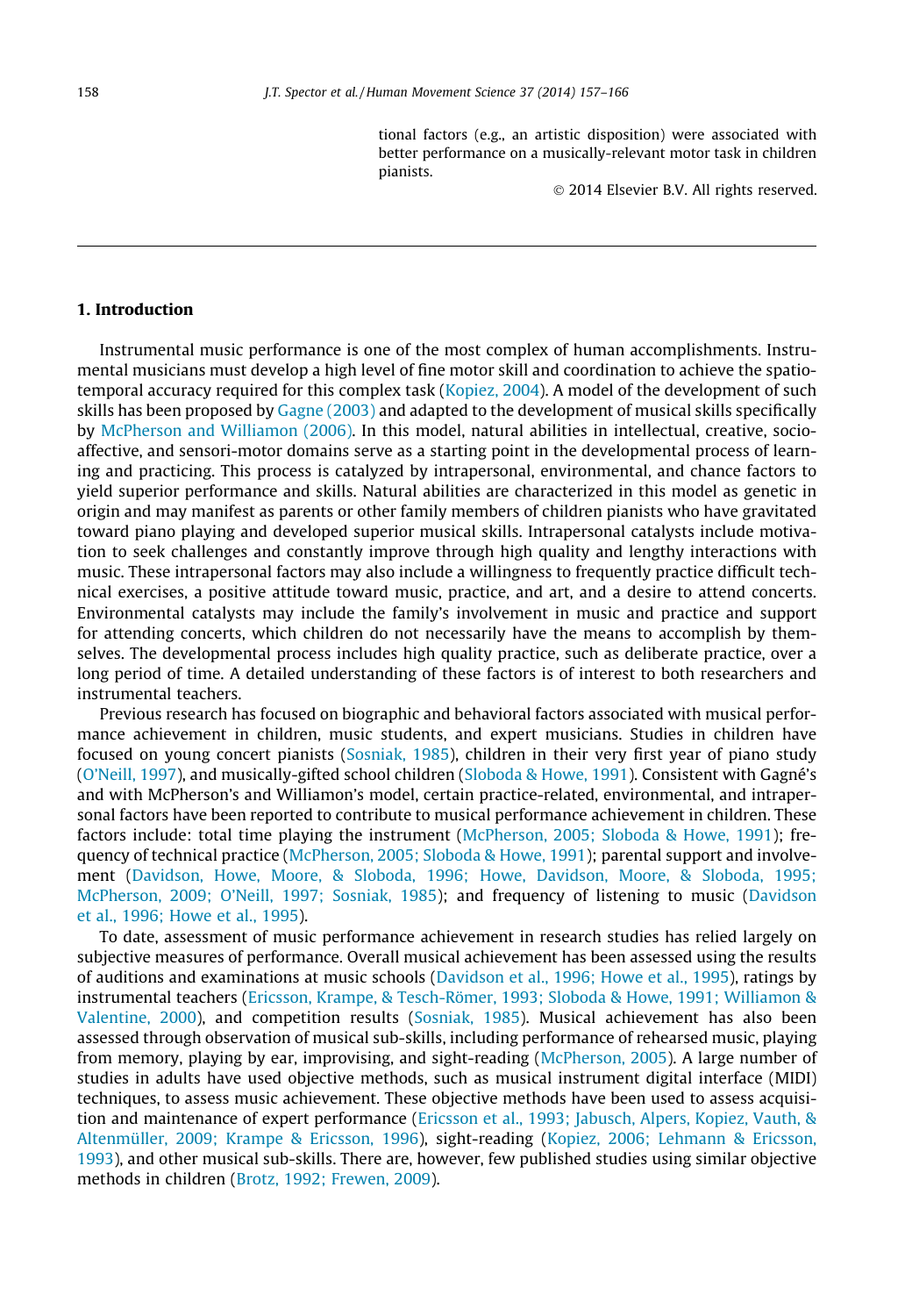In the present study, we aimed to assess the relationship between motor performance, using validated objective methods, and biographical factors in children pianists. A comprehensive set of biographical factors, selected based on Gagné's and on McPherson's and Williamon's model of skill development [\(Gagne, 2003; McPherson & Williamon, 2006](#page-8-0)), was assessed using a standardized questionnaire rather than interview methods [\(Davidson et al., 1996; Howe et al., 1995; McPherson, 2005;](#page-8-0) [Sloboda & Howe, 1991\)](#page-8-0).

Motor performance was measured using MIDI-based scale analysis, which has been shown to be a valid and reliable tool to investigate temporal unevenness in playing in pianists ([Jabusch, Vauth, &](#page-9-0) [Altenmüller, 2004](#page-9-0)). The practice of scales is relevant for pianists and piano students because scales are basic elements of the musical architecture in classical music as well as in jazz, rock, and pop music. Consequently, scale playing is a fundamental aspect of piano technique. Playing scales requires finger cross-over maneuvers, which are considered to be the main difficulties in scale playing ([Breithaupt,](#page-8-0) [1912](#page-8-0)). The achievement of temporal evenness in scale playing is a central goal in the training of pianistic fluency ([Dichler, 1948; Neuhaus, 1993\)](#page-8-0). Professional pianists have been reported to display a high degree of temporal evenness in C major scale playing [\(Jabusch, 2006](#page-9-0)). MIDI-based analysis of C major scale playing has been successfully used to study the effect of practice on the long-term development of adult pianists' motor skills ([Jabusch et al., 2009; van Vugt, Jabusch, & Altenmüller, 2013a\)](#page-8-0).

We hypothesized that practice-related, intrapersonal, and environmental factors shown to facilitate overall musical skill development are associated with fine motor precision in a musically-relevant context in children pianists. Specifically, we hypothesized that increased practice and frequency of technical practice, greater motivation, and parental involvement are associated with increased fine motor precision. Preliminary results of this research have been published by [Jabusch, Yong, and](#page-9-0) [Altenmüller \(2007\)](#page-9-0).

#### 2. Methods

#### 2.1. Participants

Thirty-three school-aged children who were taking piano lessons at the time of the study were recruited to participate from the Hannover music school and the Hannover University of Music, Drama and Media. Potential participants were included in the study if they were able to play C major scales on the piano over two octaves with both hands separately. Piano teachers at both institutions were informed about the project and actively supported participation of their students. No financial compensation was offered for participation. Informed consent was obtained by all participants and their parents. The study was performed in accordance with relevant institutional and national regulatory standards.

Three children were found not to be able to play scales according to the protocol and were excluded from the study. The final study sample was 30 children (22 girls and 8 boys, aged 8–17 years, median age 13). Participants had been studying piano for at least nine months prior to the study (median 5 years, range 9 months to 12 years) and took lessons once a week. Participants started playing the piano at a median age of 7 (range 5–12) years and reported practicing from three to seven days per week, with a median daily practice time of 30 min (range 10 min to 3.5 h). The median total life practice time was 559 (range 88–8697) hours. Total life practice time was strongly correlated with total years playing the piano [Spearman's  $p(28) = 0.70$ ,  $p < .001$ ] and weekly practice time [Spearman's  $p(28) = 0.80$ , p < .001]. Further details of participant characteristics are shown in [Table 1.](#page-3-0)

### 2.2. Assessment of biographical factors

A self-administered questionnaire was developed that sought information on the pianistic and musical history and attitudes of participants. A single researcher was present to give clarifications when uncertainties arose in the questions, and parents of the younger participants were asked to assist in the answering of questions. The questionnaire included questions on the following topics: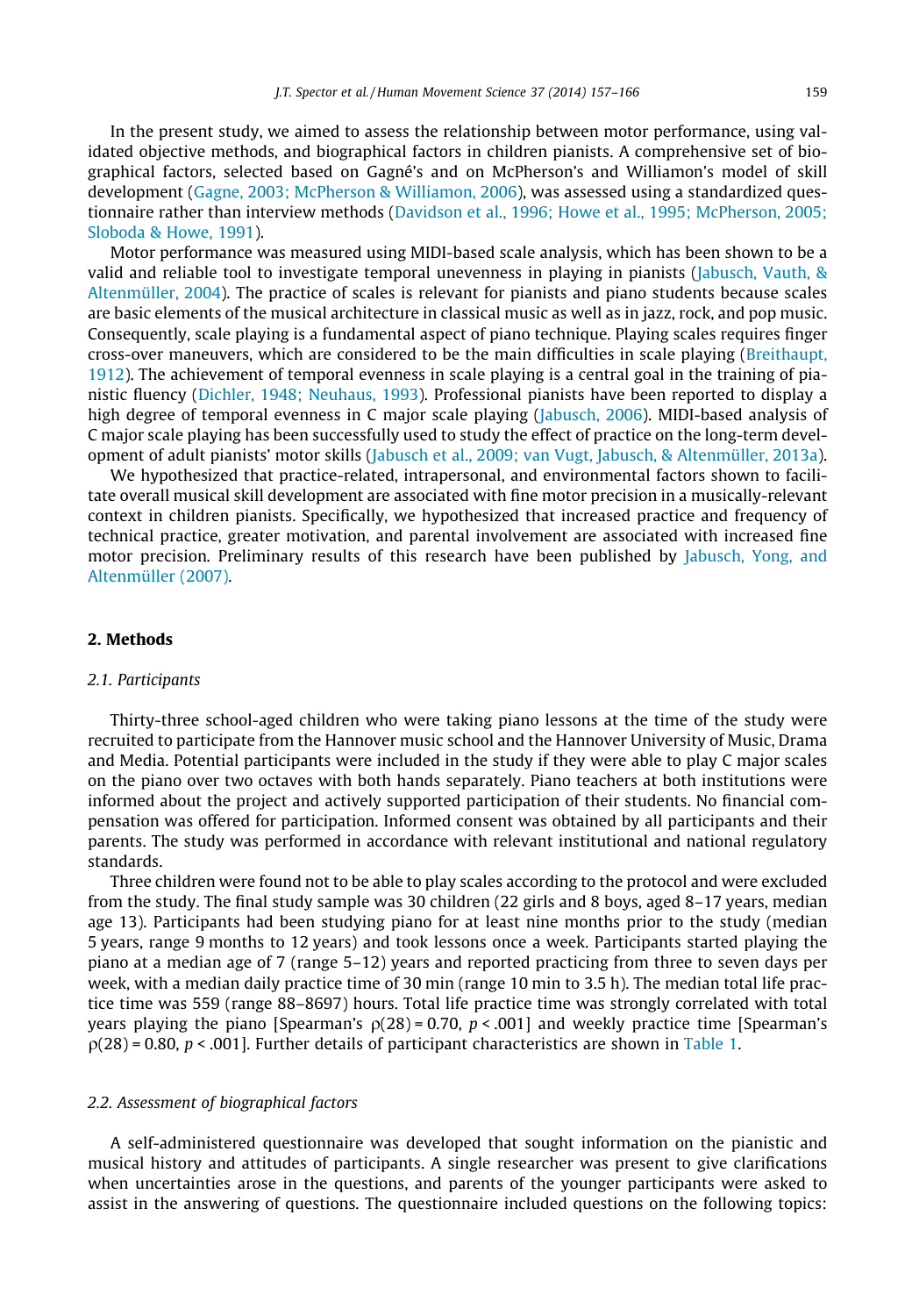#### <span id="page-3-0"></span>Table 1

Participant characteristics and Spearman correlations with MIOI where applicable  $(N = 30)$ .

| Participant characteristic                                                                                                                                                                          | Median (IQR) or $n$ (%)                                                | Spearman's $\rho$ ( <i>p</i> -value) <sup>a</sup> |
|-----------------------------------------------------------------------------------------------------------------------------------------------------------------------------------------------------|------------------------------------------------------------------------|---------------------------------------------------|
| Gender<br>Male<br>Female                                                                                                                                                                            | 8(27%)<br>22 (73%)                                                     |                                                   |
| Total years playing the piano                                                                                                                                                                       | 5(3, 6.5)                                                              | $-0.40$ (.03)                                     |
| Total life practice hours                                                                                                                                                                           | 559 (362,1129)                                                         | $-0.43$ (.02)                                     |
| Frequency of practicing technical exercises<br>Never<br>Seldom<br>Sometimes<br>Often<br>Very often                                                                                                  | 2(7%)<br>$3(10\%)$<br>5(17%)<br>11 (37%)<br>9(30%)                     | 0.02(.92)                                         |
| Attitude toward practiceb<br>Sometimes likes to practice<br>Often likes to practice<br>Always likes to practice                                                                                     | 8(27%)<br>19 (63%)<br>$3(10\%)$                                        | $-0.27(0.15)$                                     |
| Frequency of parental involvement in practice<br>Never<br>Seldom<br>Sometimes<br>Often<br>Very often                                                                                                | 4 (13%)<br>5(17%)<br>6(20%)<br>11 (37%)<br>4 (13%)                     | $-0.18$ (.34)                                     |
| Parents play the piano<br>N <sub>o</sub><br>Yes (one parent <sup>c</sup> )                                                                                                                          | 18 (60%)<br>12 (40%)                                                   |                                                   |
| Attitude toward music <sup>d</sup><br>Somewhat likes<br>Likes<br>Likes very much                                                                                                                    | 2(7%)<br>9(30%)<br>19 (63%)                                            | $-0.33$ (.07)                                     |
| Frequency of attending classical music concerts<br>Never<br>Less than once a year<br>A few times a year<br>Once every few months<br>Once a month or more<br>Enjoyment of $art_{rel}$ <sup>e,f</sup> | $3(10\%)$<br>6(20%)<br>11 (37%)<br>9(30%)<br>1(3%)<br>0.91(0.83, 1.36) | $-0.44$ (.01)<br>0.20(0.32)                       |

IQR = Inter-Quartile Range.

<sup>a</sup> Correlation of participant characteristic with MIOI.

**b** No participants reported never or seldom liking to practice.

<sup>c</sup> No participants reported that both parents play the piano.

<sup>d</sup> No participants reported enjoying music not at all or not much.

<sup>e</sup> Four values missing.

Enjoyment was rated on a scale of 1-5 (1 represents the highest level of enjoyment), and scores were normalized by dividing the score by the mean score for all school subjects to yield a relative (rel) enjoyment value.

demographics, total length of time playing the piano, practice characteristics, attitudes toward music and practice, and the environment of music and practice, including attitudes toward school subjects.

To assess total life practice times, participants were asked to indicate the amount of average daily practice time for different age segments (each of two years' duration) since the start of piano playing. Total life practice times were calculated by summing total practice durations during these age segments. Interviews have previously been shown to be a reliable method for the calculation of cumulative practice time. Lehmann & Ericsson compared retrospective estimates of cumulative practice time with cumulative practice time from participants' practice diaries and found an estimation error of 10–15% ([Lehmann & Ericsson, 1998](#page-9-0)). Bengtsson et al. found a high test–retest reliability for the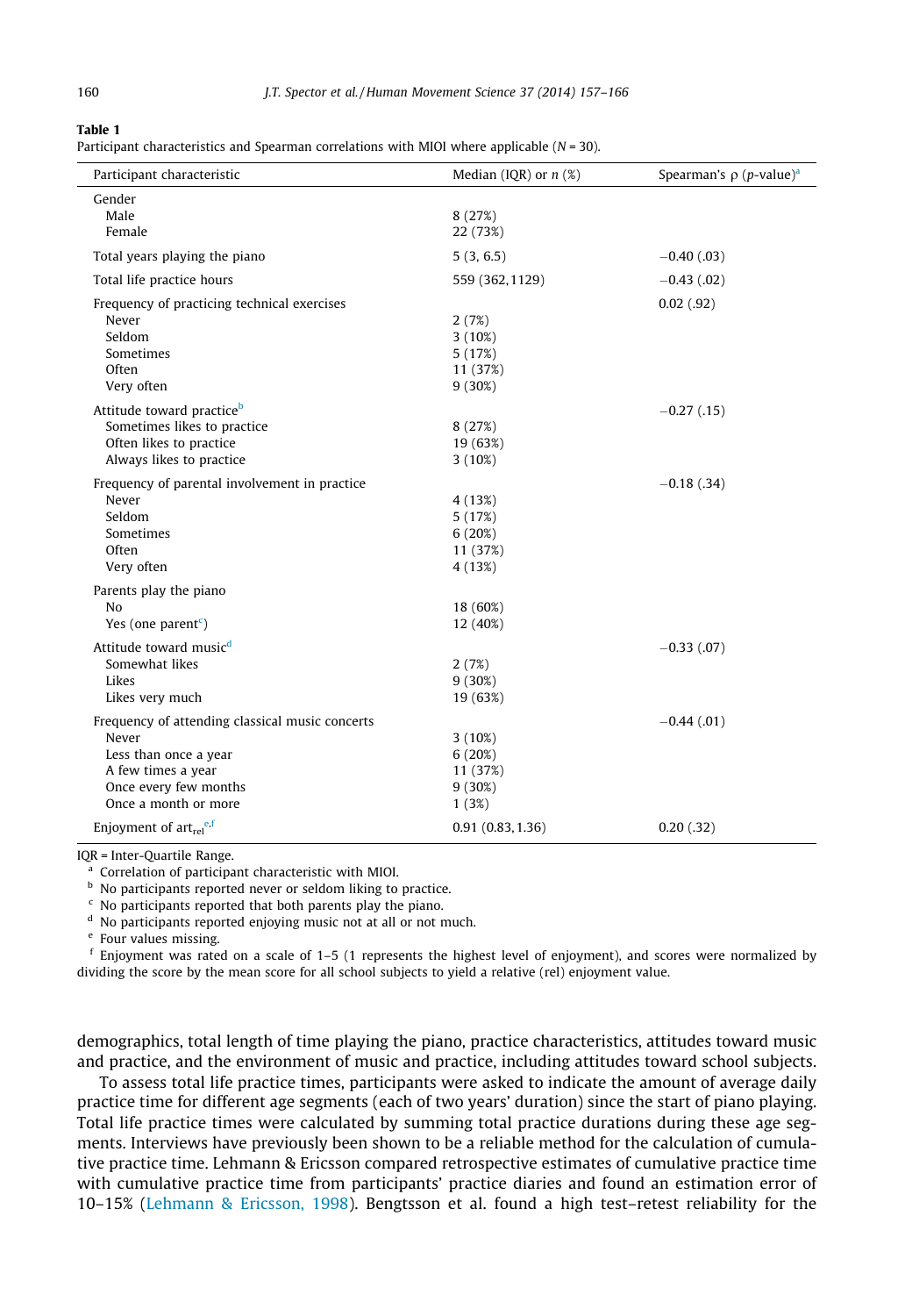assessment of practice times in professional pianists using interviews; for interviews conducted at baseline and one year later, reliability coefficients of childhood, adolescent, and adult reported practice times were 0.81, 0.86, and 0.95, respectively ([Bengtsson et al., 2005\)](#page-8-0).

Responses to questions addressing attitudes (e.g., attitude toward practice) were assessed using 5 point Likert scales. For questions addressing enjoyment of school subjects (e.g., visual arts, mathematics, sports), children rated their enjoyment using a scale of 1–5 (where 1 represents the highest level of enjoyment). Non-musical and non-artistic school subjects were assessed to allow for normalization of ratings: scores were normalized by dividing the score by the mean score for all school subjects to yield a relative enjoyment value.

## 2.3. Assessment of temporal unevenness in scale playing using MIDI-based scale analysis

The procedure of scale playing and analysis of temporal unevenness was performed according to a previously published protocol ([Jabusch et al., 2004\)](#page-9-0). Scales were performed on a digital piano (Kawai MP 9000) that was connected to a computer, and performances were recorded and converted to MIDIfiles using commercially available music editing software (Musicator Win, v. 2.12). Sequences of 10–15 C major scales were played over two octaves (range: C3-C5) in both directions, inward and outward, with each hand separately. Participants were asked to play in legato-style. Fingering was according to the regular C major fingering: 1, 2, 3, 1, 2, 3, 4, 1, 2, 3, 1, 2, 3, 4, 5 (fingers 1–5 refer to thumb, index, middle, ring, and little finger, respectively). The tempo was standardized and paced by a metronome (80 beats per minute, two notes per beat, resulting in desired inter-onset intervals of 375 ms). Inter-onset intervals for all individual notes of the scales, except the very last note of each scale (upward note c2, downward note c), were analyzed using researcher-developed software. The standard deviation of inter-onset intervals represents the temporary unevenness of key strokes and was previously reported to be a precise indicator of pianists' motor control as well as its impairment in pianists with movement disorders ([Jabusch et al., 2004\)](#page-9-0). Scale analysis was performed for each hand and in both directions separately. Median standard deviations of inter-onset intervals (medsdIOI) were calculated for all scales of each hand and playing direction. To assess participants' scale playing performance, regardless of their handedness, we collapsed performance data of both hands and both playing directions using protocols analogous to those previously reported ([Jabusch et al., 2009; van](#page-8-0) [Vugt, Treutler, Altenmüller, & Jabusch, 2013b](#page-8-0)). The median of the medsdIOI values of both hands and playing directions (MIOI) indicated the overall temporal unevenness of note onsets for each participant. A low MIOI score corresponds to a low level of temporal unevenness in scales (greater fine motor precision), while a high score denotes a high level of temporal unevenness between the notes of the scales (lesser fine motor precision).

# 2.4. Statistical analyses

Descriptive statistics were used to summarize biographical characteristics. Spearman rank correlation coefficients were calculated to assess correlations between biographical variables and MIOI values. The Shapiro–Wilk test indicated that age, attitude toward practicing, total years of piano playing, parental involvement in practice, frequency of attending classical music concerts, and MIOI were normally distributed. Other variables were not normally distributed. For consistency, we used Spearman rank correlations.

Multivariable linear regression was used to estimate adjusted associations of biographical variables with MIOI. Questionnaire variables that were hypothesized to be associated with MIOI based on the theoretical framework described above and on previously reported factors that were found to be related to musical achievement in general, as well as relevant potential confounders, were selected a priori as variables to include in the linear regression model. Variables included in the regression model, and total life practice hours, are shown in [Table 1.](#page-3-0) We included gender in the regression model, but we did not adjust for age, as age was strongly correlated with total years of piano playing [Spearman's  $p(28) = 0.73$ ,  $p < .001$ . The variable attitude toward music, which was not significantly correlated with enjoyment of the school subject music, was included in the regression model. The relative rating for the enjoyment of the school subject music was not included in the regression model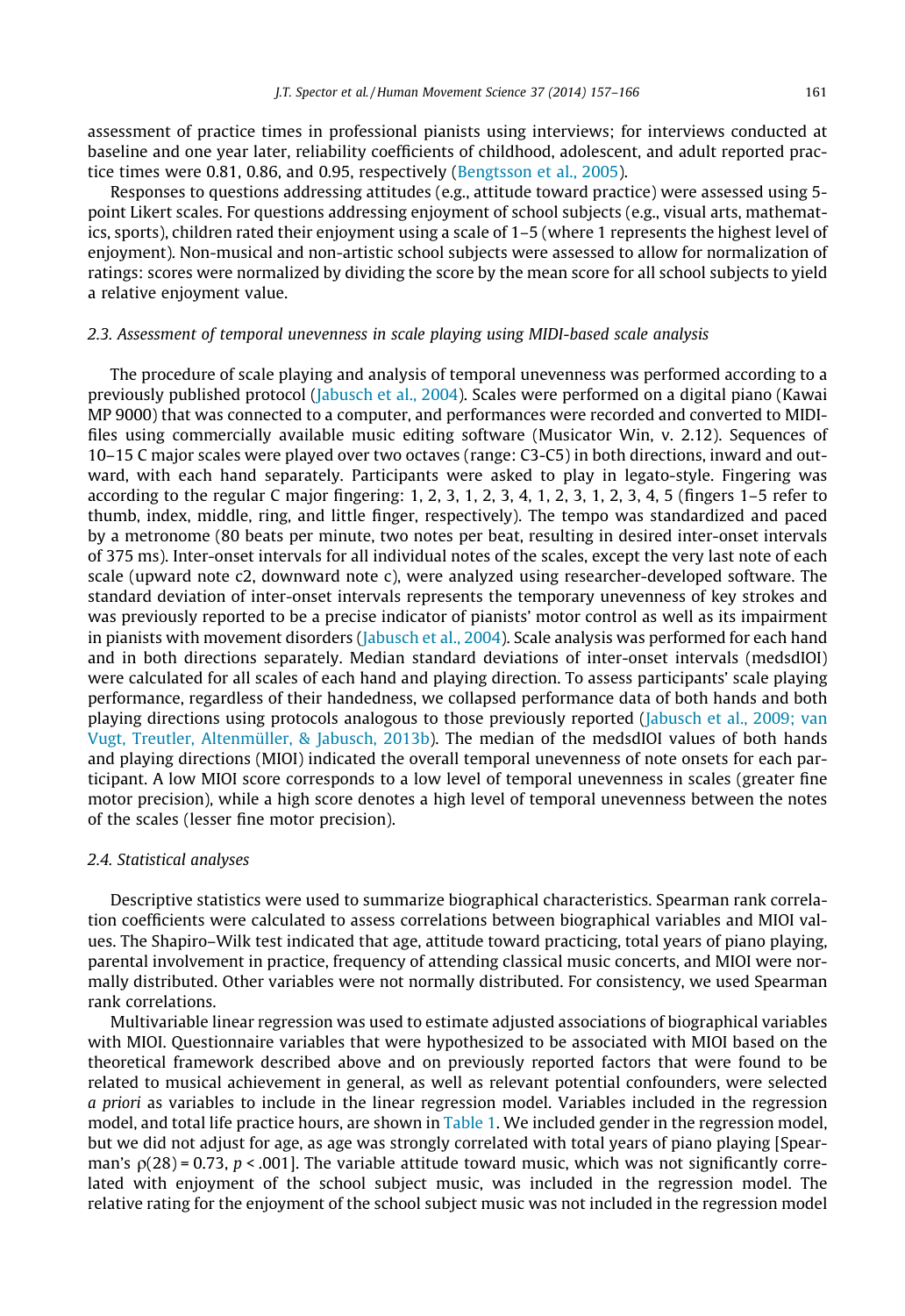because it exhibited a borderline correlation with that of the enjoyment of the school subject art [Spearman's  $p(26) = -0.34$ ,  $p = .09$ ], indicating that pupils with greater enjoyment of the school subject art relative to other subjects tended to have lesser enjoyment of the school subject music. The relative rating for the enjoyment of the school subject music also exhibited a borderline correlation with the frequency of parental supervised practice [Spearman's  $\rho(28)$  = -0.32, p = .09], indicating that pupils with greater enjoyment of the school subject music relative to other subjects tended to have more frequent parental supervision of practice.

Years playing the piano and relative enjoyment of visual arts as a school subject were coded as continuous variables in the multivariable regression model. Variables for which bivariate descriptive analyses suggested an approximate linear relationship with MIOI, and an underlying interval scale could be reasonably assumed, were coded as continuous variables (frequency of parental involvement in practice, attitude toward practice, frequency of attending classical music concerts). Other variables were coded as categorical variables (gender, frequency of technical practice, whether parents play the piano, attitude toward music). p-values less than .05 were considered statistically significant. All analyses were performed using STATA 11 (StataCorp. College Station, TX).

### 3. Results

# 3.1. Reliability of performance values in children pianists

To assess the reliability of the performance parameter (MIOI) in children pianist participants, we divided all recorded MIDI data into two groups. Recordings with even numbers of scales were divided half. In recordings with uneven numbers of scales, the scale in the middle position of the recording was included in the first group. We calculated the MIOI values of the first (MIOI-1) and second group of scales (MIOI-2) played by each child. The intraclass correlation for MIOI-1 and MIOI-2 values was 0.91, indicating that scale playing performance values were highly consistent throughout the performances.

#### 3.2. Scale playing performance (MIOI) and correlations with participant characteristics

The median MIOI was 19.19 ms (IQR 17.54–22.39). Correlations between independent variables and MIOI are shown in [Table 1](#page-3-0). There was no significant correlation of MIOI with age  $[p(28) = -0.24, p = .20]$ . There was also no significant difference in MIOI for boys (*M* = 20.77,  $SD = 3.61$  ms) and girls (M = 19.63,  $SD = 3.09$  ms),  $t(11.9) = 0.79$ ,  $p = .45$ ,  $d = 0.34$ . A lower MIOI score (greater fine motor precision) was significantly correlated with increased years playing the piano and with increased total life practice hours as well as with increased frequency of attending classical music concerts. There was a borderline correlation between lower MIOI scores and more favorable attitudes toward music.

#### 3.3. Associations of participant characteristics with MIOI in the multivariable linear regression model

Results of the linear regression analysis are shown in [Table 2.](#page-6-0) There was a decrease in mean MIOI of 0.81 ms for every additional year of piano playing (95% CI  $-$ 1.44,  $-$ 0.17). A higher frequency of parental involvement in the child's practice was associated with better (lower) MIOI scores (β =  $-1.19$ ; 95% CI –2.02, –0.36). Increasing enjoyment of practice was associated with better (lower) MIOI scores ( $\beta$  =  $-2.09$ ; 95% CI  $-3.77,$   $-0.41$  ), and more frequent practice of technical exercise was associated with better MIOI scores  $[F(4,12) = 4.61, p = .02]$ . More enjoyment of the school subject art (greater values of enjoyment of art correspond to less enjoyment) was strongly associated with better MIOI scores  $(\beta = 3.58; 95\%$  CI 1.08, 6.09). The  $R^2$  and adjusted  $R^2$  for the multivariable linear regression model were .86 and .72, respectively.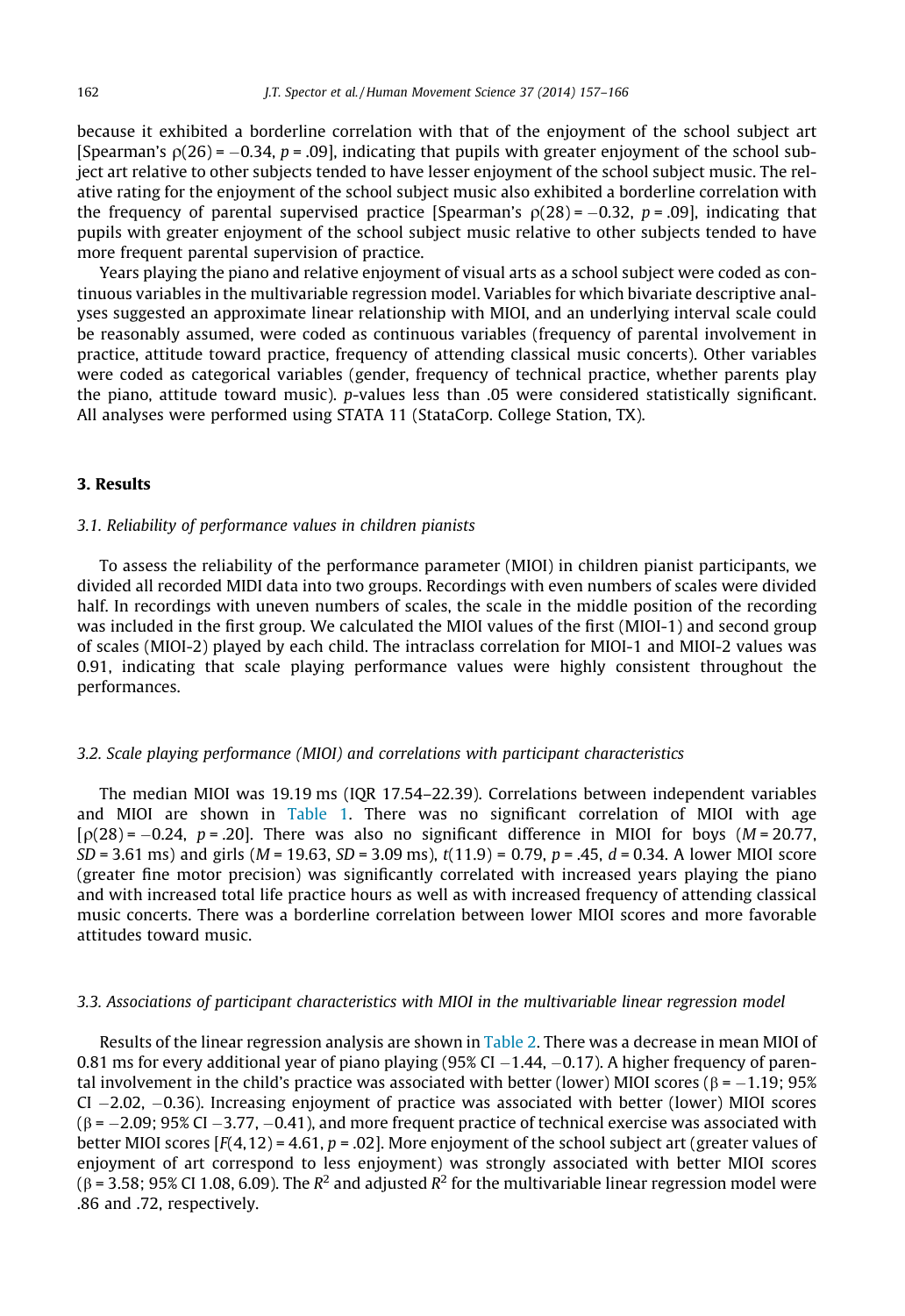#### <span id="page-6-0"></span>Table 2

Participant characteristics in the multivariable linear regression model of MIOI ( $N = 26<sup>a</sup>$ ).

| Participant characteristic                               | $\beta$ Coefficient (95% CI) <sup>b</sup> | p-value |
|----------------------------------------------------------|-------------------------------------------|---------|
| Gender (ref. male)                                       | $0.32 (-2.07, 2.72)$                      | .77     |
| Female                                                   |                                           |         |
| Total years playing the piano                            | $-0.81(-1.44,-0.17)$                      | .02     |
| Frequency of practicing technical exercises (ref. never) |                                           | .02     |
| Seldom                                                   | $6.31 (-1.48, 14.10)$                     |         |
| Sometimes                                                | $1.64 (-4.66 \text{,} v7.95)$             |         |
| Often                                                    | $-0.60$ ( $-7.45, 6.25$ )                 |         |
| Very often                                               | $-0.33(-6.78, 6.13)$                      |         |
| Attitude toward practice                                 | $-2.09$ ( $-3.77$ , $-0.41$ )             | .02     |
| Frequency of parental involvement in practice            | $-1.19(-2.02,-0.36)$                      | .01     |
| Parents play the piano (ref. no)                         |                                           |         |
| Yes (one parent)                                         | $-0.92$ ( $-3.26, 1.42$ )                 | .41     |
| Attitude toward music (ref. somewhat likes)              |                                           |         |
| Likes                                                    | $-3.59(-8.75, 1.56)$                      | .15     |
| Likes very much                                          | $-4.35(-9.17, 0.47)$                      |         |
| Frequency of attending classical music concerts          | $0.21(-1.04, 1.47)$                       | .72     |
| Enjoyment of $arct_{rel}^c$                              | 3.58 (1.08, 6.09)                         | .01     |

CI = Confidence Interval.

<sup>a</sup> Four unique values missing (4 enjoyment of art).

 $b$  B coefficient of participant characteristic in multivariable linear regression model of MIOI, adjusted for all other variables in

the Table. For categorical variables, the  $\beta$  coefficient represents the mean change in MIOI compared to the reference category. <sup>c</sup> Enjoyment was rated on a scale of 1–5 (1 represents the highest level of enjoyment), and scores were normalized by dividing the score by the mean score for all school subjects to yield a relative (rel) enjoyment value.

# 4. Discussion

In this study of biographical and behavioral factors associated with children pianists' motor skills, a higher number of years spent at the instrument, environmental factors (e.g., more frequent parental involvement in the child's practice), and intrapersonal factors (e.g., greater enjoyment of art, positive attitude towards practice) were associated with better temporal fine motor precision. These findings are consistent with previous reports of factors associated with musical performance achievement. However, to our knowledge, this is one of the first studies to use an objective measure of a musically-relevant motor task to evaluate motor skills and associated factors in children.

Age and gender were not significantly associated with fine motor precision in our study. The children in our study were older (aged 8–17, median age 13) than children in previous studies that have examined the relationship between age, gender, and motor performance. Frewen reported increased keyboard performance accuracy with increased grade level in children in kindergarten through fourth grade (approximately 9 years of age) ([Frewen, 2009](#page-8-0)). In a study of children aged 7–11, decreased piano performance accuracy was associated with younger age and male gender, and this finding was hypothesized to relate to aspects of early motor development [\(Brotz, 1992\)](#page-8-0). However, our findings suggest that for slightly older children, such as those in our study, age and gender are not related to music-related motor performance.

We observed an association of better temporal motor precision with a higher total number of years playing the piano and with a higher number of total life practice hours in the correlation analysis. Furthermore, the number of years at the piano appeared to be significantly related to temporal precision in the regression model. In our study, there was also a strong correlation between total life practice time and total years playing the piano. These observations are in keeping with McPherson's and Williamon's model of skill development through practice over a long period of time and with previous studies that have related the number of years of practice with instrumental achievement [\(McPherson, 2005; Sloboda & Howe, 1991\)](#page-9-0). This concept is also supported by studies in other domains, ranging from chess players to sports professionals ([Charness, Krampe, & Mayr, 1996; Ericsson et al.,](#page-8-0) [1993](#page-8-0)).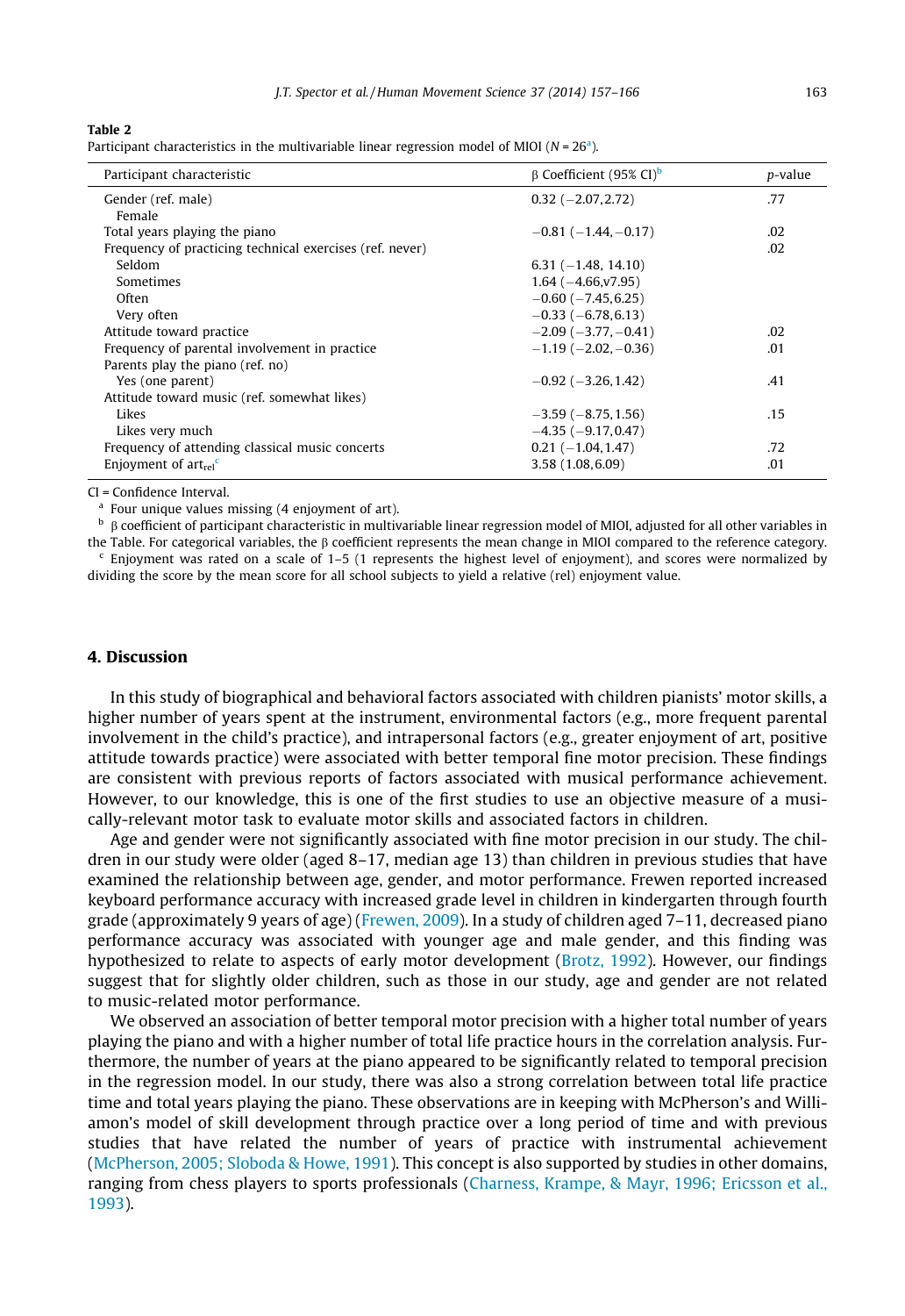Higher frequency of practicing technical exercises was correlated with better temporal motor precision, and this variable was a significant predictor of temporal motor precision in the regression analysis. Technical exercises can be classified as a type of deliberate practice, as defined by Ericsson et al., and deliberate practice has been reported to be associated with greater expert musical performance achievement ([Ericsson et al., 1993\)](#page-8-0). The frequency of technical practice has been reported to contribute to musical performance achievement in children in previous reports [\(McPherson, 2005; Sloboda &](#page-9-0) [Howe, 1991](#page-9-0)). A willingness to practice difficult exercises may be categorized as an intrapersonal catalyst of musical skill development in McPherson's and Williamon's model ([McPherson & Williamon,](#page-9-0) [2006\)](#page-9-0). This motivational factor, together with a positive attitude toward practice, is likely related to more frequent practice of technical exercises.

There was a significant association between a more positive attitude toward practice and better motor performance in the regression analysis. A more positive attitude toward practice is an indicator of intrinsic motivation. Children who reported enjoyment of their practice may be more likely to engage, over time, in the kind practice that is widely thought of as being an essential part of musicianship and effective learning. According to Ericsson et al., deliberate practice is comparatively low in inherent enjoyment ([Ericsson et al., 1993](#page-8-0)). Lehmann reported that musicians' subjective enjoyment levels of the different practice-related activities were different; for example, the study of new repertoire was regarded as more enjoyable than problem spot practice [\(Lehmann, 2002](#page-9-0)). It is possible that high enjoyment ratings for musical practice in general help children to overcome less enjoyable moments during practice [\(Austin, Renwick, & McPherson, 2006\)](#page-8-0).

Lehmann argues that quality and quantity of practice, rather than innate talent, largely explains individual differences in performance in non-experts ([Lehmann, 1997](#page-9-0)). In McPherson's and Williamon's model, natural abilities are characterized as genetic in origin and could manifest as multiple family members who have gravitated toward piano playing and developed superior musical skills. We did not find a significant relationship between parents playing the piano and better temporal motor precision. Although we have no information about the innate talent of participants, our finding is consistent with Lehmann's argument.

The correlation between practice time and performance in our study was stronger than correlations reported in certain prior studies of non-experts ([Lehmann, 1997\)](#page-9-0). Further, in a previous study in children, aspects of effective practice, including self-regulation, were reported to be low ([McPherson &](#page-9-0) [Renwick, 2001](#page-9-0)). The stronger correlation between practice time and performance observed in our study may be explained by greater proportions of effective practice time exhibited by children in our study compared to the general population of piano-playing children. Two-thirds of children in our study reported practicing technical exercises often or very often. Half of participants reported parental involvement in practice, which may enhance the effectiveness of practice ([Lehmann, 1997](#page-9-0)).

More frequent parental involvement in the child's practice was associated with better motor performance. Studies have consistently shown that various forms of parental support or encouragement are associated with a greater likelihood of musical achievement in children [\(Davidson et al., 1996;](#page-8-0) [O'Neill, 1997; Sloboda & Howe, 1991; Sosniak, 1985\)](#page-8-0). Family involvement in practice, and support for attending classical music concerts, may serve as environmental catalysts for musical skill development, according to McPherson's and Williamon's model [\(McPherson & Williamon, 2006](#page-9-0)). Sloboda et al. emphasized the importance of the development of extrinsic motivation, which includes parental involvement, into intrinsic self-motivation by the early teenage years as a prerequisite to sustain the commitment required to persist with musical instrument learning ([Sloboda & Davidson, 1996](#page-9-0)). Further study is needed to determine whether children with better motor performance at early ages, which may reflect successful extrinsic motivation, go on to develop strong intrinsic self-motivation and persistence with musical instrument learning.

Our results suggest that factors that may influence intrinsic motivation, such as attending classical music concerts or general enjoyment of the arts, are associated with motor performance. These factors may also be characterized as intrapersonal catalysts of musical skill development per McPherson's and Williamon's model [\(McPherson & Williamon, 2006](#page-9-0)). Intrinsic motivation has been described by Ericsson et al. as a key component of deliberate practice ([Ericsson et al., 1993\)](#page-8-0). In addition, audiovisual perception in the live experience of classical music concerts may facilitate the acquisition of music by observation and imitation through the previously described observation–execution system that links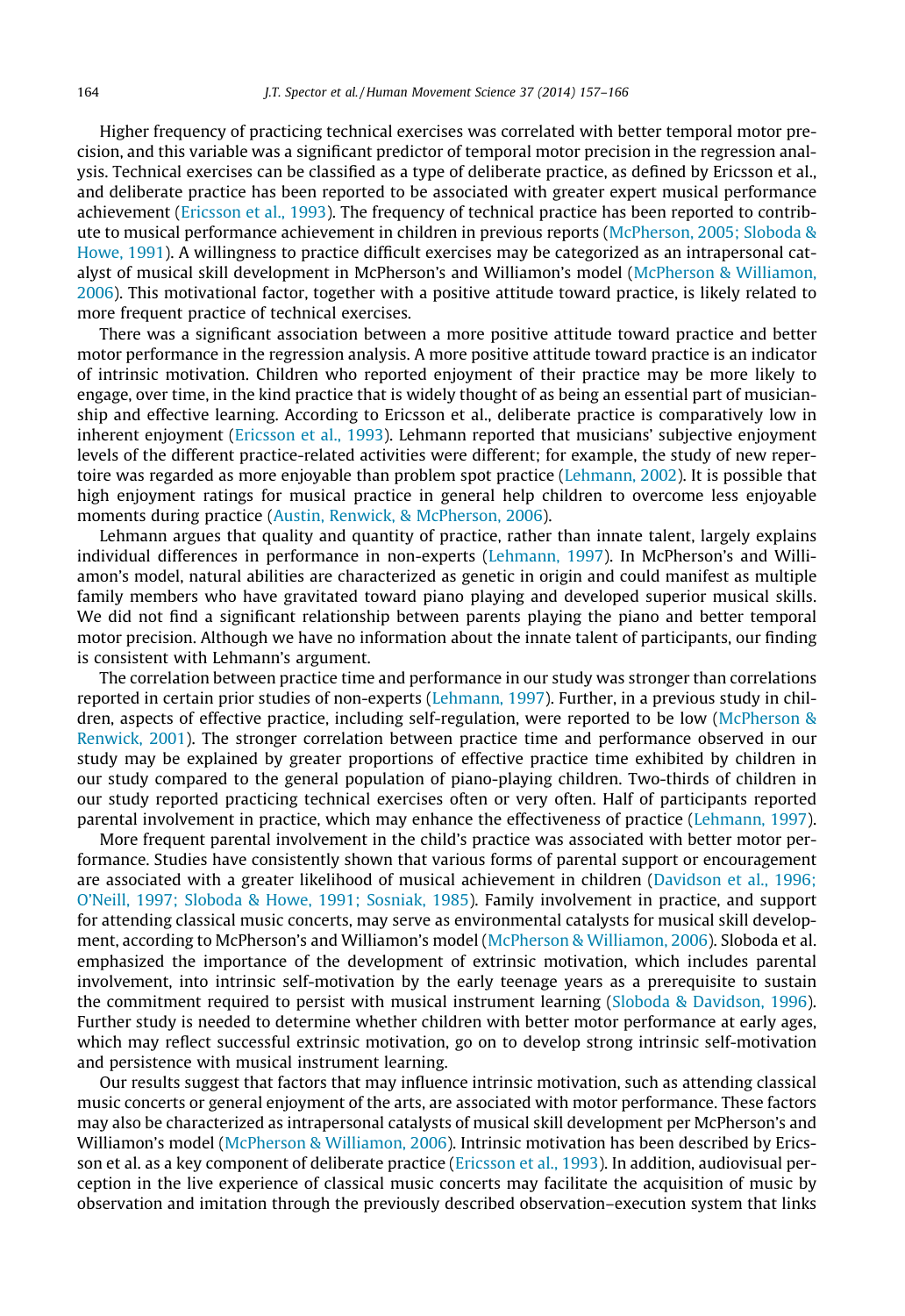<span id="page-8-0"></span>visual and auditory perception to motor performance (Haslinger et al., 2005). Artistic disposition in a child might determine the extent of creativity and imagination brought to the practice of their instrument. An artistic disposition, as well as enjoyment of practice, may therefore positively affect a child's likelihood of engaging in deliberate practice.

#### 4.1. Strengths and Limitations

Strengths of this study include the use of an objective, validated measure of motor performance that is relevant in the musical setting. This study also has several important limitations. First, the study is relatively small in size, and a lack of statistical significance in some of the effect estimates in the regression analysis may reflect a lack of study power. This issue may have been exacerbated by a priori coding of some variables as categorical variables in the regression model. These results should be confirmed in a larger study. Second, although a structured questionnaire was used, this questionnaire has not yet been validated, and the possibility of recall bias is present.

#### 5. Conclusions

Years of piano playing, as well as external and internal motivational factors, were associated with temporal fine motor precision in children pianists. Although this study focused on a selected musicrelevant motor task, results are consistent with previous studies of factors that influence musical achievement on the piano. Approaches that encourage and support a child's motivation to persist in musical instrument playing may contribute to improved music-related motor performance. Similar principles may also apply to other motor-intensive activities.

#### Acknowledgements

The authors would like to express their appreciation to all participating piano students and to the piano faculty of the Musikschule Hannover and the Hannover University of Music, Drama and Media for their kind support.

#### References

- [Austin, J., Renwick, J., & McPherson, G. E. \(2006\). Developing motivation. In G. E. McPherson \(Ed.\),](http://refhub.elsevier.com/S0167-9457(14)00100-6/h0005) The child as musician: A handbook of musical development [\(pp. 213–238\). Oxford, UK: Oxford University Press](http://refhub.elsevier.com/S0167-9457(14)00100-6/h0005).
- [Bengtsson, S. L., Nagy, Z., Skare, S., Forsman, L., Forssberg, H., & Ullén, F. \(2005\). Extensive piano practicing has regionally specific](http://refhub.elsevier.com/S0167-9457(14)00100-6/h0010) [effects on white matter development.](http://refhub.elsevier.com/S0167-9457(14)00100-6/h0010) Nature Neuroscience, 8, 1148–1150.
- Breithaupt, R. M. (1912). [Die natürliche Klaviertechnik, Vol. I: Handbuch der modernen Methodik und Spielpraxis](http://refhub.elsevier.com/S0167-9457(14)00100-6/h0180) (3rd ed.). Leipzig: [C. F. Kahnt Nachfolger.](http://refhub.elsevier.com/S0167-9457(14)00100-6/h0180)
- [Brotz, T. \(1992\). Key-finding, fingering, and timing in piano performance of children.](http://refhub.elsevier.com/S0167-9457(14)00100-6/h0020) Psychology of Music, 20, 42–56.
- [Charness, N., Krampe, R. T., & Mayr, U. \(1996\). The role of practice and coaching in entrepreneurial skill domains: An](http://refhub.elsevier.com/S0167-9457(14)00100-6/h0025) [international comparison of life-span chess skill acquisition. In K. A. Ericsson \(Ed.\),](http://refhub.elsevier.com/S0167-9457(14)00100-6/h0025) The road to excellence: The acquisition of [expert performance in the arts and sciences, sports and games](http://refhub.elsevier.com/S0167-9457(14)00100-6/h0025) (pp. 51–80). Mahwah, NJ: Erlbaum.
- Davidson, L. W., Howe, M. J. A., Moore, D. G., & Sloboda, J. A. (1996). The role of parental influences in the development of musical performance. British Journal of Developmental Psychology, 14, 399–412. Retrieved from [http://cat.inist.fr/](http://cat.inist.fr/?aModele=afficheN%26cpsidt=2484083) [?aModele=afficheN&cpsidt=2484083](http://cat.inist.fr/?aModele=afficheN%26cpsidt=2484083).

Dichler, J. (1948). [Der Weg zum künstlerischen Klavierspiel](http://refhub.elsevier.com/S0167-9457(14)00100-6/h0035). Wien: Doblinger.

- Ericsson, K. A., Krampe, R. T., & Tesch-Römer, C. (1993). The role of deliberate practice in the acquisition of expert performance. Psychological Review, 100, 363–406. Retrieved from [http://www.definingsomeday.com/wp-content/uploads/2010/05/](http://www.definingsomeday.com/wp-content/uploads/2010/05/EricssonDeliberatePracticePR93.pdf) [EricssonDeliberatePracticePR93.pdf](http://www.definingsomeday.com/wp-content/uploads/2010/05/EricssonDeliberatePracticePR93.pdf).
- [Frewen, K. \(2009\). Effects of familiarity with a melody prior to instruction on children's piano performance accuracy.](http://refhub.elsevier.com/S0167-9457(14)00100-6/h0045) Journal of [Research in Music Education, 57](http://refhub.elsevier.com/S0167-9457(14)00100-6/h0045), 320–333.
- [Gagne, F. \(2003\). Transforming gifts into talents: The DMGT as a developmental theory. In N. Colangelo & G. A. Davis \(Eds.\),](http://refhub.elsevier.com/S0167-9457(14)00100-6/h0050) Handbook of gifted education [\(3rd ed., pp. 60–74\). Boston, MA: Allyn and Bacon.](http://refhub.elsevier.com/S0167-9457(14)00100-6/h0050)
- [Haslinger, B., Erhard, P., Altenmüller, E., Schroeder, U., Boecker, H., & Ceballos-Baumann, A. O. \(2005\). Transmodal sensorimotor](http://refhub.elsevier.com/S0167-9457(14)00100-6/h0055) [networks during action observation in professional pianists.](http://refhub.elsevier.com/S0167-9457(14)00100-6/h0055) Journal of Cognitive Neuroscience, 17, 282–293.
- [Howe, M. J. A., Davidson, J. W., Moore, D. G., & Sloboda, J. A. \(1995\). Are there early childhood signs of musical ability?](http://refhub.elsevier.com/S0167-9457(14)00100-6/h0060) Psychology [of Music, 23](http://refhub.elsevier.com/S0167-9457(14)00100-6/h0060), 162–176.
- [Jabusch, H.-C., Alpers, H., Kopiez, R., Vauth, H., & Altenmüller, E. \(2009\). The influence of practice on the development of motor](http://refhub.elsevier.com/S0167-9457(14)00100-6/h0070) [skills in pianists: A longitudinal study in a selected motor task.](http://refhub.elsevier.com/S0167-9457(14)00100-6/h0070) Human Movement Science, 28, 74–84.